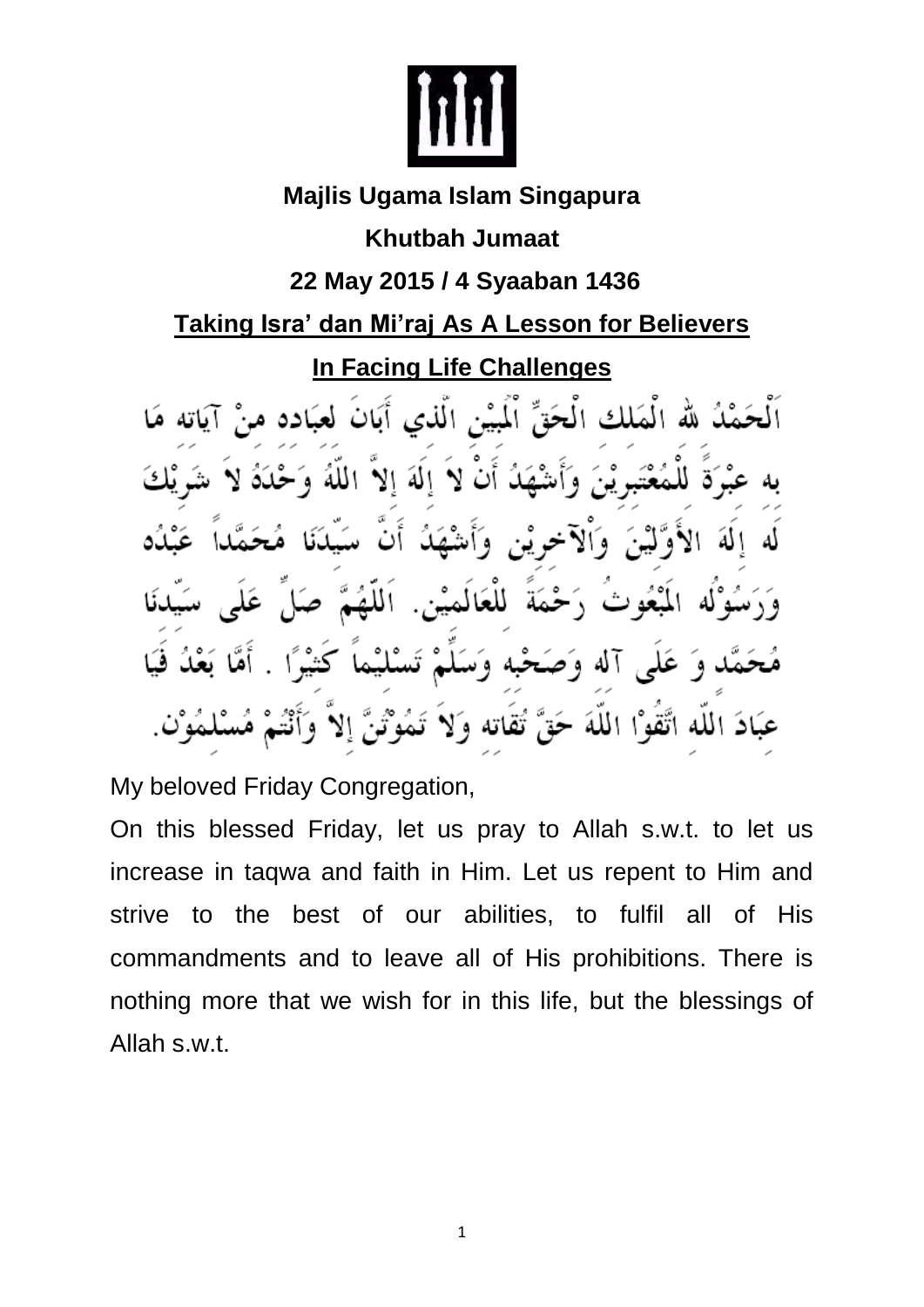Brothers,

Come the month of Rejab, we are constantly reminded of the Isra' and Mi'raj incident. It is an extraordinary experience that was exclusive to our Prophet Muhammad s.a.w. It gave the Prophet an opportunity to meet Allah s.w.t. in the closest manner possible. This honour was never given to anyone else before the Prophet s.a.w. It hence reminds us of the special position and the high regard that Allah s.w.t. has bestowed upon our Prophet s.a.w. It is thus our honour for being chosen to be the followers and the ummah of Rasulullah s.a.w. May Allah s.w.t. not deprive us of the opportunity to meet and to gather with Rasulullah s.a.w. in the hereafter. Amin ya Rabbal 'Alamin.

#### Jemaah,

Although this incident is a blessing for Rasulullah s.a.w., we must not forget that he s.a.w. had to undergo trials and tribulations before experiencing Isra' and Mi'raj. The Prophet s.a.w. was going through a very great trial from Allah s.w.t. His beloved wife and his uncle, who were both his biggest supporters and protectors, had passed away. In fact, just before that, the Prophet s.a.w. and his tribe were boycotted economically, and they had to live in suffering without access to proper food and drinks. Such was the immense trial and difficulties experienced by Rasulullah s.a.w. before he was able to experience the wonders of Isra' and Mi'raj.

2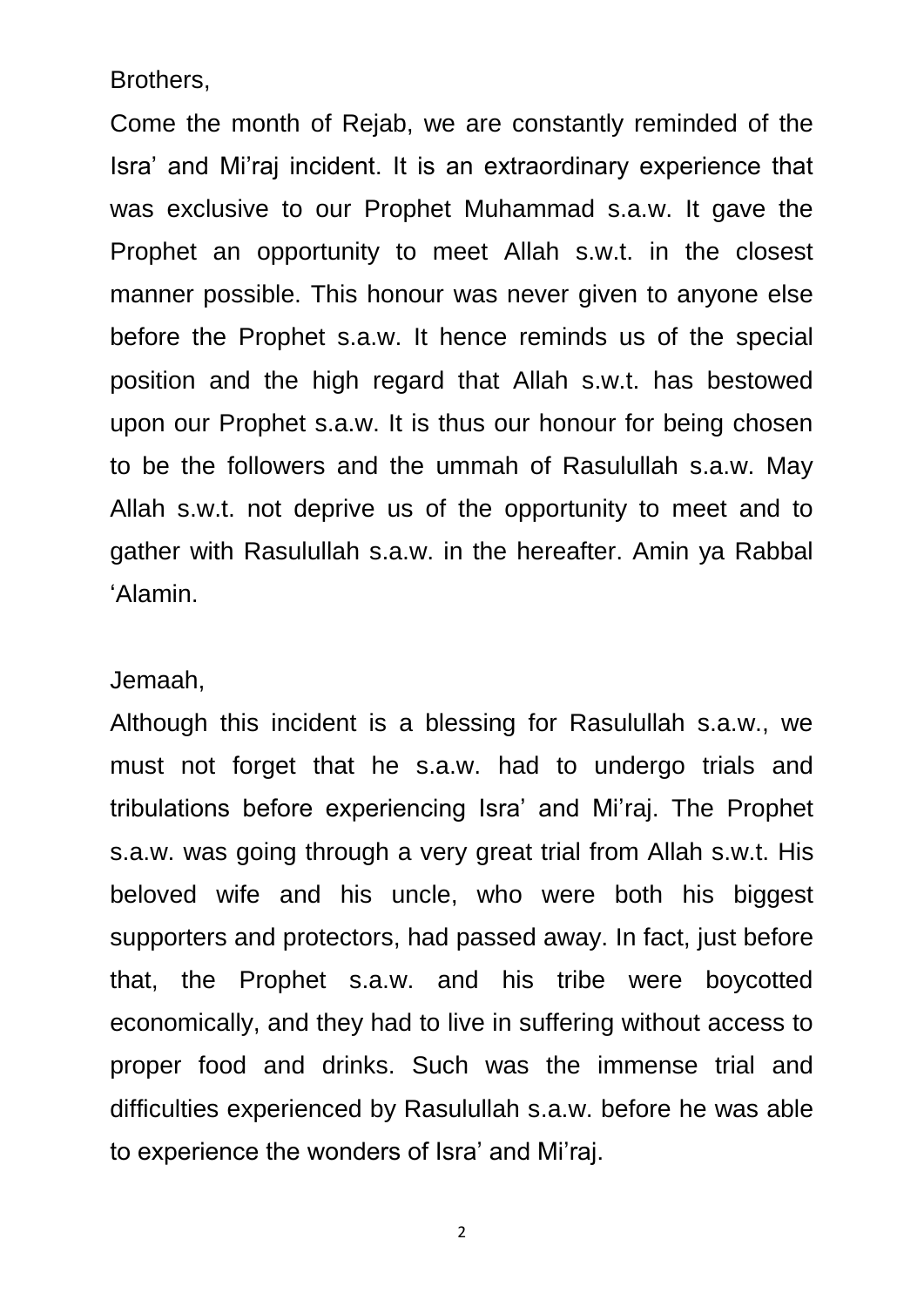The difficulties and challenges faced by the Prophet s.a.w. before he received the blessed invitation to meet Allah are actually, according to Almarhum Sheikh Dr. Ramadan Buthi, a sunnatullah of life. What is referred to as the sunnatullah here is, whenever there is difficulty, trial and challenge; ease, blessings and comfort will accompany. This is in line with Allah's promise in Surah As-Syarh, verse 5 and 6:

فَإِنَّ مَعَ ٱلْعُسْرِ يُسْرًا ﴾ إِنَّ مَعَ ٱلْعُسْرِ يُسْرًا ﴾

Which means: *"For indeed, with hardship [there will be] ease. Indeed, with hardship [there will be] ease."*

My dear brothers, in life, we can never run away from tests and adversities. We will be tested in the luxuries and blessings that we possess. This is Allah's promise in chapter Al-Baqarah, verses 155-156:

وَلَنَبْلُوَنَّكُم بِشَيْءٍ مِّنَ ٱلْحَوْفِ وَٱلْجُوعِ وَنَقْصٍ مِّنَ ٱلْأُمْوَالِ وَٱلْأَنفُسِ وَٱلتَّمَرَّتِ ۗ وَبَشِّرِ ٱلصَّـٰبِرِينَ رْضَى ٱلَّذِينَ إِذَآ أَصَبَتۡهُم مُّصِيبَةٌ قَالُوٓاْ إِنَّا لِلَّهِ وَإِنَّآ إِلَيْهِ رَاجِعُونَ ١

Which means: *"And We will surely test you with something of fear and hunger and a loss of wealth and lives and fruits, but*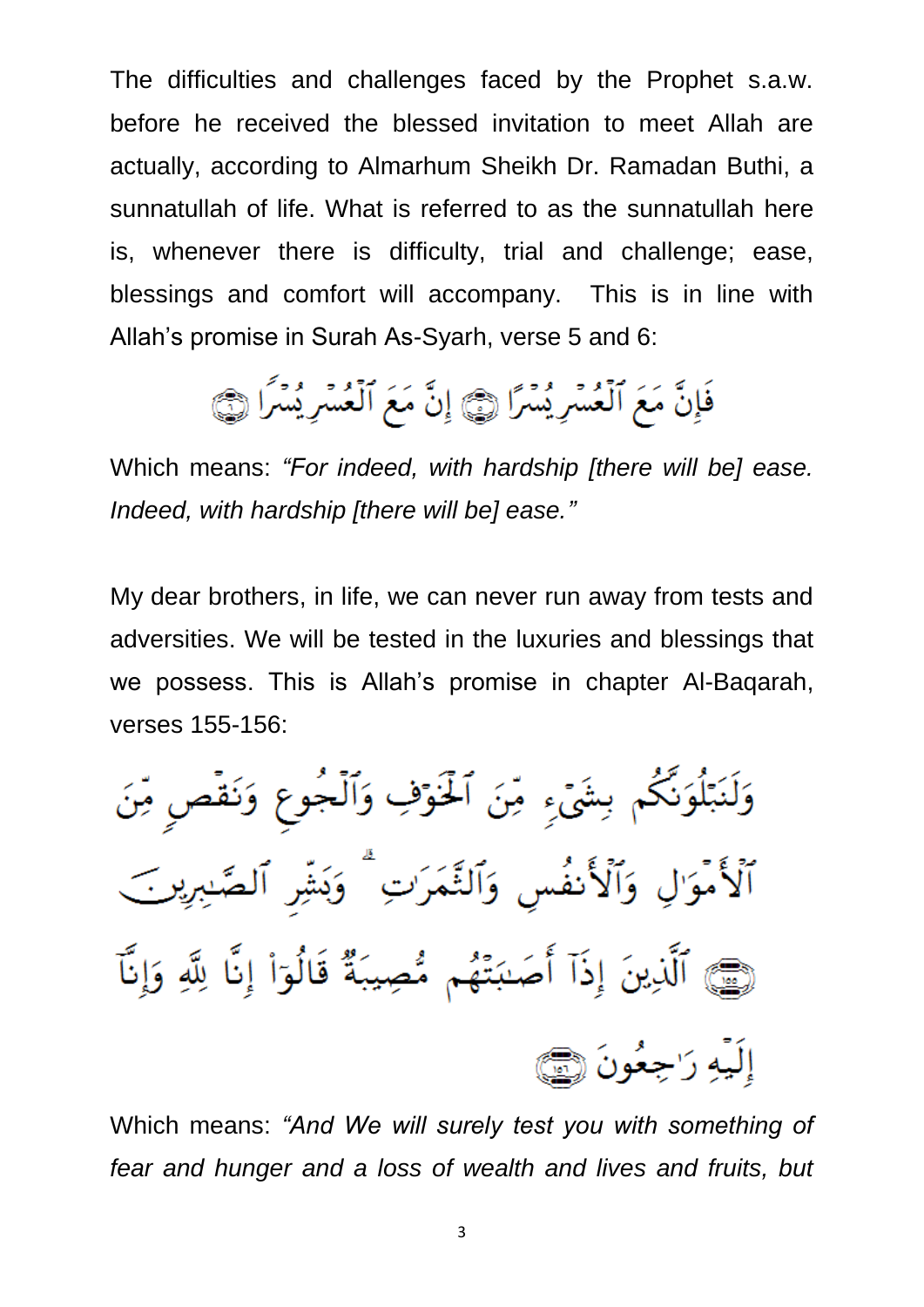*give good tidings to the patient, who, when disaster strikes them, say, "Indeed we belong to Allah , and indeed to Him we will return".*

This verse clearly tells us that we will be tried – whether it's in the form of losing our wealth, health, our loved ones and so on. How then, should a believer perceive such challenges and difficulties in his/her life? What is the attitude and the mentality that we need to adopt when facing adversities? Always remember my brothers that Allah will not let our patience and our efforts in overcoming the issues to be in vain. The verses that I have just related to you earlier, is then followed suit by verse 157, which illustrates how those who are patient in facing hardship will be rewarded by Allah s.w.t. with bountiful and endless blessings.

Take heed my brothers, that every trial from Allah serves a good purpose – it reminds us that Allah still wants what is good for us. In a hadith narrated by Imam At-Tirmidzi, Rasulullah s.a.w. had said: *"When Allah loves a group of people, He tests them".*

Therefore, my brothers, let us not despair when we are faced with hardship, for they serve as a reminder and opportunity for us to remember Allah and get closer to Him. It is natural for us to forget Allah and to take Him for granted when we are surrounded with wealth and comfort, and hence, there are times

4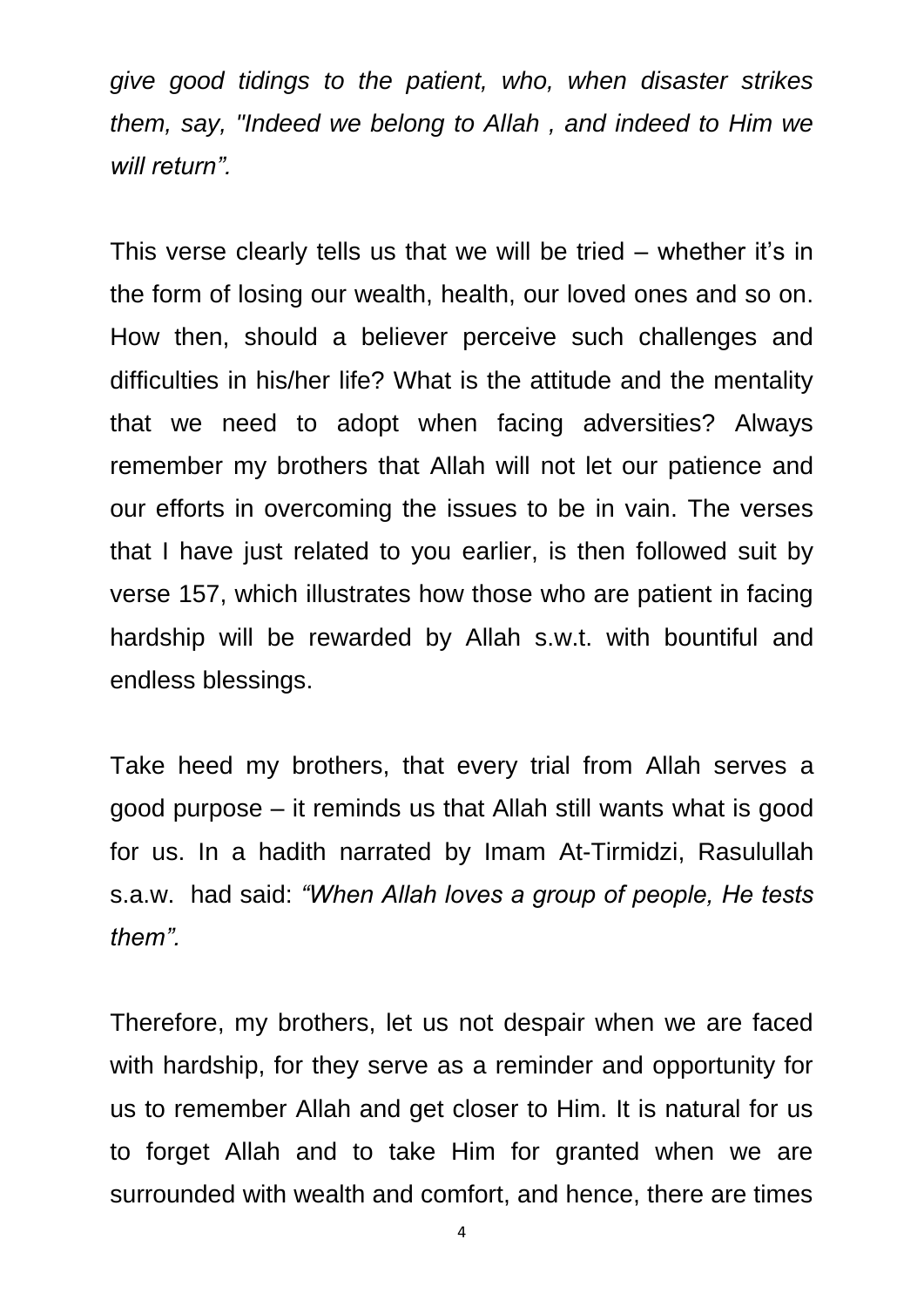that Allah sends us hardship to remind us to come back to Him and to ask Him for help. Hence, be thankful when we are tested, for that is a sign that Allah does not want to allow us to deviate and go astray in our luxuries and comfort.

In fact, it is those whom Allah loves the most would face the most difficult tests. This is understood by the hadith from Rasulullah s.a.w. *"Those whose trials are the hardest are the prophets, followed by those similar, and then by those similar. One is tested according to the degree to his faith. If his faith is strong, his trials will be stronger. And if his faith is weak, then he will be tested accordingly*" [Hadith narrated by Ibn Majah dan At-Tirmidzi]

This hadith hence reminds us that Allah will not test His servants beyond what He knows they are capable of overcoming; and that they will eventually receive a great reward if they patiently and perseveringly strive to overcome it. A Mukmin will thus perceive a trial with optimism, for they believe that it is a God-sent opportunity for them to elevate their status before Him.

Have faith my brothers, that with every trial that we face with patience and resilience, we are in fact one step nearer to Allah and His paradise. The Prophet s.a.w. had said: *"No Muslim will be afflicted with fatigue, pain, fear, sadness, danger and difficulty – even if it is just a prick of a thorn – but that Allah will*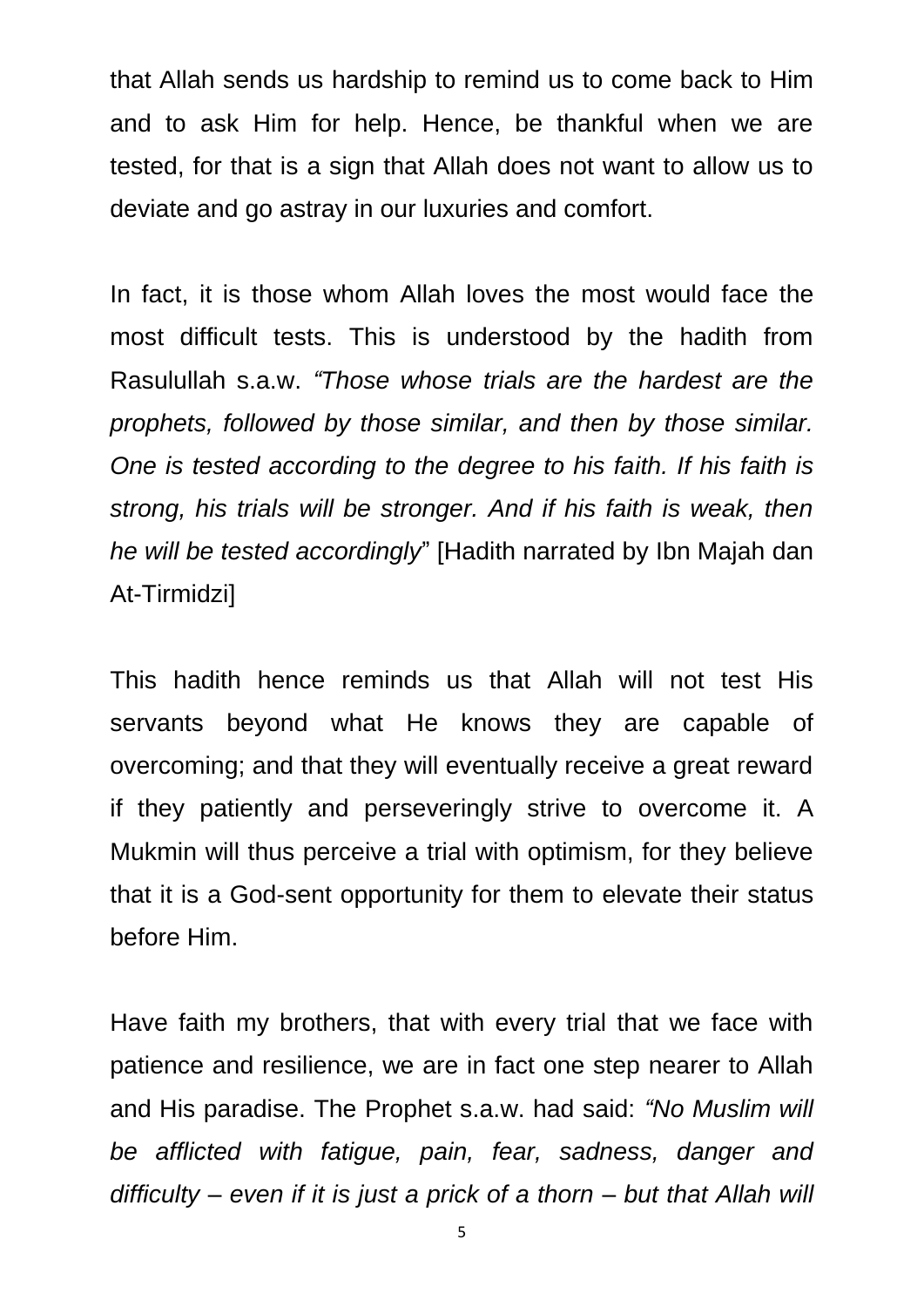*forgive his sins for those pains".* [Hadith narrated by Imam Al-Bukhari & Muslim]

Jemaah,

This is the wisdom behind every test and challenge. They provide avenue for our hearts to be softened and to submit ourselves to Allah. People who do not experience challenges would tend to get arrogant and develop less empathy for other people's plight. Hence, although we may now live in comfort, let us pray for our brothers and sisters in Islam, and in humanity, who are now faced with adversities. Let us pray for Allah to give them ease and strength in facing these challenges.

My dear brothers,

All these hadiths that I have related to you earlier, and the lessons that we get from the Isra' and Mi'raj incident, it hence becomes clear to us that among the benefits of faith is that it gives the believer the spiritual strength and positive attitude in facing challenges and tribulations. Faith is what ignites one's spirit and gives one the strength to press on and live for the sake of Allah, until the day one finally returns to meet one's Lord. Always remember the prayers that were taught by Rasulullah s.a.w. when afflicted with adversity:

إِنَّا لِلَّهِ وَإِنَّا إِلَيْهِ رَاجِعُونَ اللَّهُمَّ آجِرْنِي فِي مُصِيبَتِي وَأَخْلِفٌ لِي خَيْرًا مِنْهَا Which means: *"Indeed, all that we possess belong to Allah, and indeed it is to Allah that we shall return. Ya Allah, bless me with*